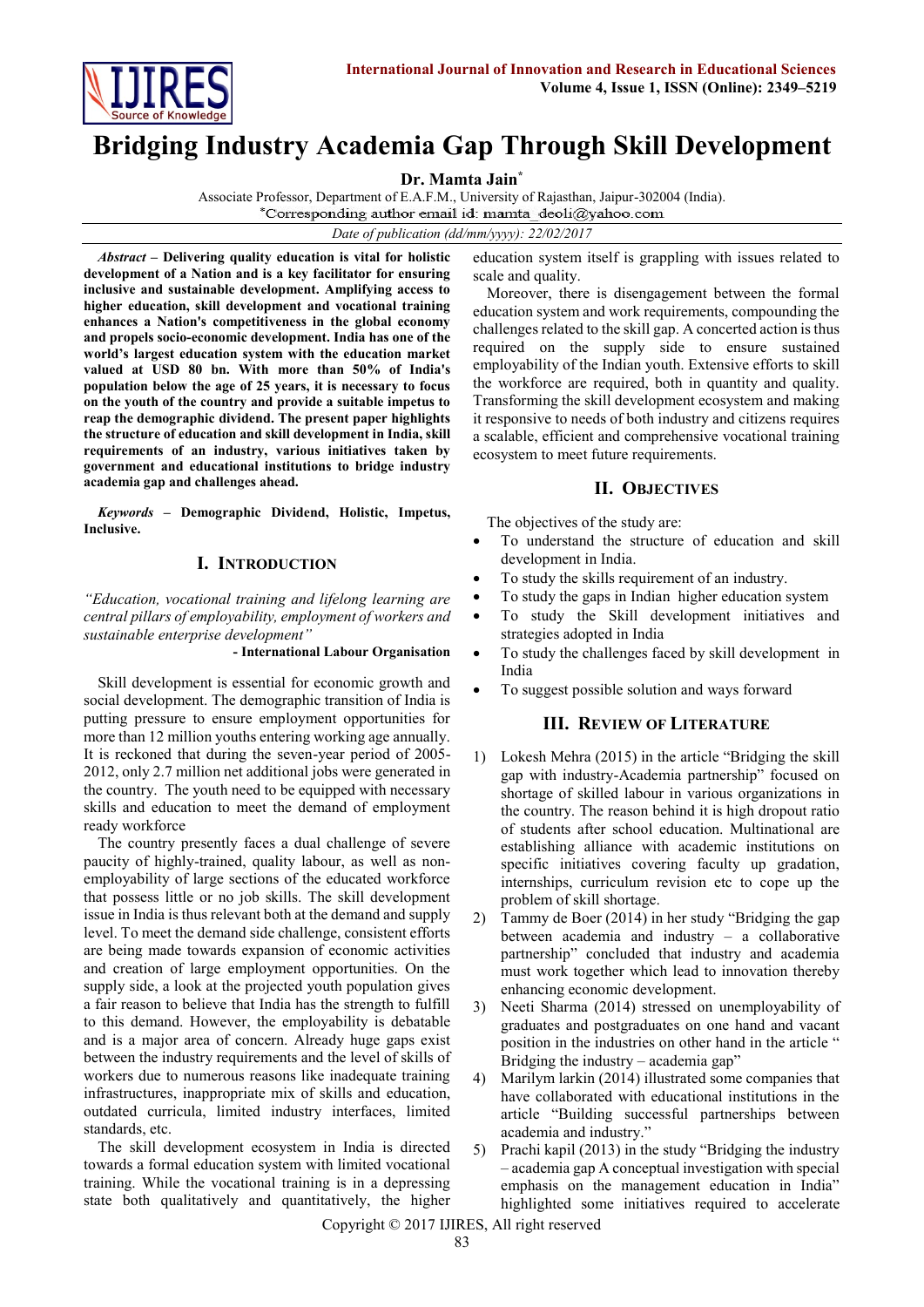

independence between academic and industrial prospects in India.

6) Ryan Raver (2012) has evaluated reasons for industry academia gap and gives suggestions to overcome the problem in the article "One step at a time: Bridging gap between academia and industry.

# **IV. RESEARCH METHODOLOGY**

The study is descriptive in nature and based on secondary data collected from articles of research journals, books, prominent sites, report sets relevant to higher education and skill development. The study is all about to focus on contemporary educational scenario with respect to skill development in the India.

## **V. SKILL DEVELOPMENT ECOSYSTEM IN INDIA**

The skill development ecosystem in India is composite, massive and diverse, providing varied levels of skills across an extremely heterogeneous population. Skill development in India can be broadly classified into **Education** and **Vocational Training.** The broad framework of Skill Development in India is shown in the Figure below;



Fig. I. India's Education and Skill Development Structure **Source:FICCI,skill development landscape in India,2010.**

# **VI. STATUS OF WORKFORCE, SKILL DELIVERY AND POPULATION OF INDIA**

1) Indian workforce (in the age group of 15-59 years) current skill levels in the form of their general educational levels and vocational training levels are as under:

- The drop-out rates of educational institution was estimated to be 50% in the age group of 5-14 years and 86% after 15 years of age and in contrast to this after 14 years of age the participation rate of the workforce rises rapidly and it results in a semi-literate workforce which finds it difficult to absorb higher form of skills.
- In Indian workforce 38% illiterate, 25% has education below primary or up to primary level and remaining 36% has an education level of middle and higher level.
- In Indian workforce around 80% of the workforce does not possess any marketable skills.
- Only about 2% have received formal vocational training and 8% non-formal vocational training, thereby implying that very few new entrants to the work force have any marketable skills as compared to

developed economies such as Korea (96%), Germany (75%), Japan (80%) and United Kingdom (68%).



Fig. II. Educational level of the workforce in India  **Source: Tejas, IIM, Banglore 2014.**

**2)** As shown in Exhibit below, in India, skill delivery mainly takes place through professional technical institutes, vocational schools, specialized institutes for technical training and industry led apprenticeship programs. The following table show some of the government and private initiatives that aim to train 500 million youth by 2022

| Table I. Training capacity in India |      |            |
|-------------------------------------|------|------------|
| Institution                         | # of | <b>Cap</b> |

| <b>Institution</b>                  | # of                | Capacity (in      |
|-------------------------------------|---------------------|-------------------|
|                                     | <b>Institutions</b> | million students) |
| Polytechnic                         | 1200                | 0.5               |
| training<br>institute<br>Industrial | 2271                | 0.48              |
| (Govt. run)                         |                     |                   |
| Industrial training<br>institute    | 8073                | 0.98              |
| centers (Pvt.)                      |                     |                   |
| Public<br>private<br>and            | 20000               |                   |
| establishments                      |                     |                   |

**Source: Tejas, IIM, Banglore 2014.**

**3)** In India, about 12 million persons are expected to join the workforce every year. While observing the demographic patterns that are expected to emerge, about 860 million persons were in the age group of 15 to 59 by 2022 (as compared to about 725 million currently)



Fig. II. Projected population till 2026 **Source: FICCI,skill development landscape in India, 2010.**

**4)** Human resource requirement across select sectors as shown in Figure below:

Copyright © 2017 IJIRES, All right reserved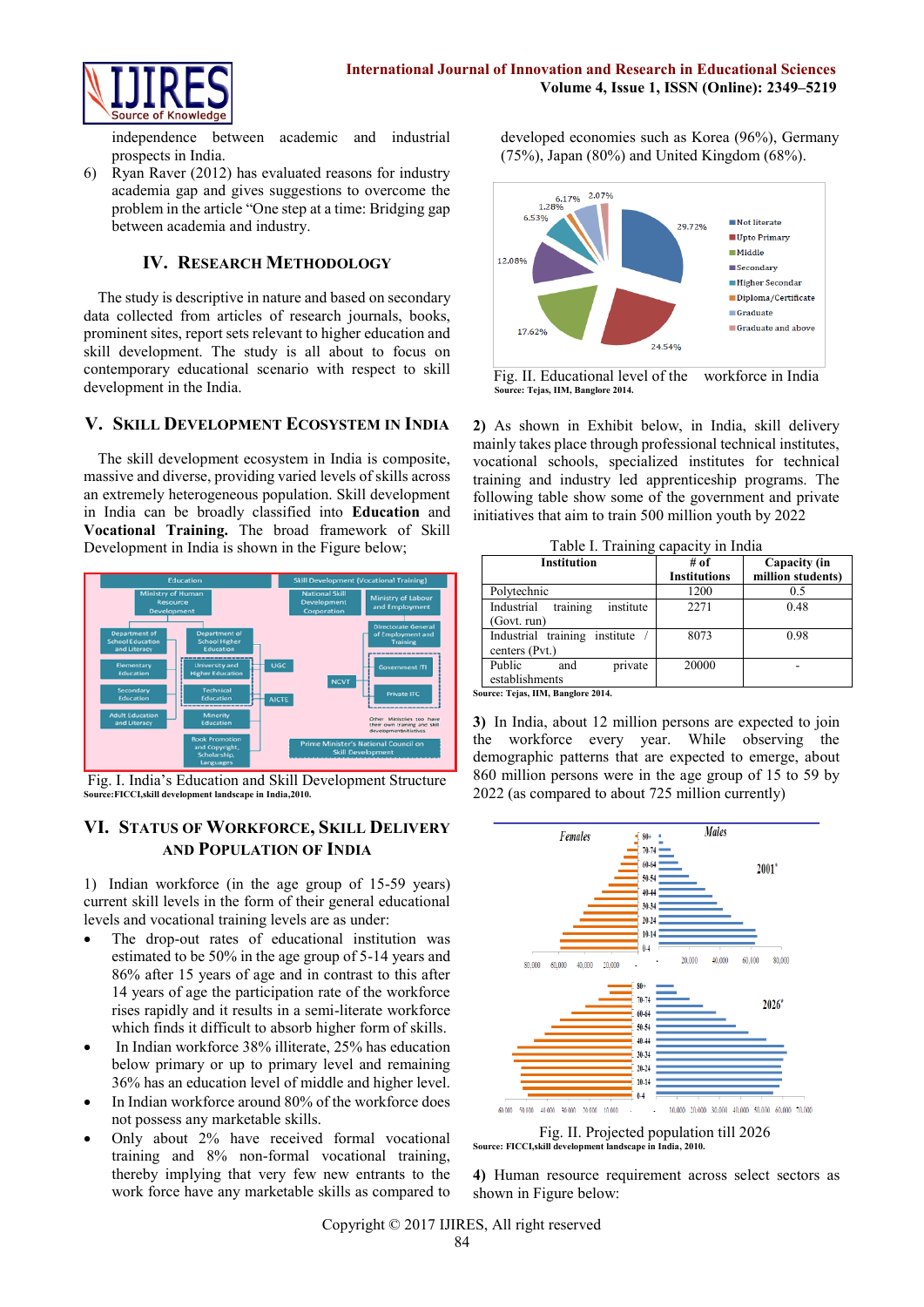

| <b>Textiles and Clothing</b>       |              | 35.4 | 61.6 | 26.2 |
|------------------------------------|--------------|------|------|------|
| Building and Construction Industry | 25.0         |      | 58.0 | 33.0 |
| Auto and Auto Components           | 13.0         | 48.0 |      | 35.0 |
| <b>Real Estate Services</b>        | 25.0<br>11.0 |      |      | 14.0 |
| Organised Retail<br>0.3            | 17.6         |      |      | 17.3 |
| <b>BFSI</b>                        | $4.3^{8.5}$  |      |      | 4.3  |
| Gems and Jewellery                 | $33^{8.0}$   |      |      | 4.7  |
| IT and ITES                        | $2.2^{7.5}$  |      |      | 5.3  |
| Leather and Leather Goods          | $2.5^{7.0}$  |      |      | 4.5  |
| Furniture and Furnishings          | $14^{.8}$    |      |      | 3.4  |
| Electronics and IT Hardware        | 10.92        |      |      | 3.3  |

Fig. III. Human resource requirement across select sectors till 2022 **Source: FICCI,skill development landscape in India,2010.**

**5)** The Labour Bureau's survey report for 2013-14 reveals that Almost 9% of the graduates and post graduates labour force is currently unemployed. As per the report, the key reason behind such poor employability statistics is inadequate preparation in the domain area.

## **VII. SKILLS REQUIRED BY EMPLOYERS**

Skills required by employers in their prospective employees are shown in the Figure below:





# **VIII. GAPS IN THE INDIAN HIGHER EDUCATION SYSTEM**

- Lack of Industry emplacement examination based evaluation processes is followed instead of project based assessments;
- $Right$  the process of re-evaluation of course content becomes non-flexible as all educational institutions are bounded under UGC regulations;
- Teachers themselves lack industry experience;
- Lack of attention towards pure sciences.

## **IX. SKILL DEVELOPMENT INITIATIVES IN INDIA**

#### *1.The Government's Response*

**National Skills Policy** formulated in 2009 as a step towards realization of demographic dividend which set a target of delivering skills training to 500 million, by 2022.

An apex institution of a three-tier structure for policy direction and review is Prime **Minister's National Council on Skill Development,** and it is be concerned with vision setting and laying down core strategies. The Council would be assisted by the National Skill Development Coordination Board chaired by the Deputy Chairman, Planning Commission which will liaise action for skill development both in the public and the private sector.

The members of The **National Skill Development Coordination Board** are the secretaries of Human Resource Development (MHRD), Ministry of Labour and Employment, Ministry of Rural Development, Ministry of Housing and Urban Poverty Alleviation and Ministry of Finance.

#### *2.The National Skills Development Corporation (NSDC)*

The National Skill Development Coordination Board has been set up under office of the Deputy Chairman of The Planning Commission in the Public Private Partnership mode (PPP). It formulates strategies to implement the decisions of the Prime Minister's Council on National Skill Development, invigilate and assess the outcomes of the various other schemes and programs for the council. It also develops appropriate and practical solutions and strategies to address regional and Social Imbalances, safeguard quality control in Vocational Training and Education, supervise private participation strategies and helps put in place sectoral action plans. It has planned to set up 1500 new ITIs and 5000 skill development centres, in the country and National Vocational Education Qualifications Framework (NVQF) for affiliations and accreditation in the vocational, educational and training systems.

*3. Initiatives of Ministry of Rural Development* 

The Ministry of Human Resource Development (MHRD) has introduced multiple schemes that integrate skills training into the school curriculum in an innovative manner. Under the vocationalization of Secondary Education programme 6800 schools have been covered, for students passing out of class 10. The National Program on Technology Enhanced Learning (NPTEL) is prepared at IITs which gives support for distance education and web based learning. Distance vocational education programmes is undertaken by The National Institute of Open Schooling (NIOS) for students dropping out after the 5th, 7th, 8th and 10th standards. The Apprenticeship Act has vocational courses for students graduating from a 10+2 vocational stream

#### *4. Ministry of Urban Development and Poverty Alleviation*

The Ministry of Urban Development and Poverty Alleviation had launched the Swarna Jayanti Shahari Rozgar Yojana (SJSRY) in 1997 to address the Skill development issues of the urban poor and had been comprehensively rebuild in view of addressing the drawbacks observed in implementation.

#### *5. Industry Initiatives*

Private sector is making collaborations with government and international entities for upgrading its in-house training facilities and also to provide job training to potential employees. Many corporations like Larsen & Toubro,

Copyright © 2017 IJIRES, All right reserved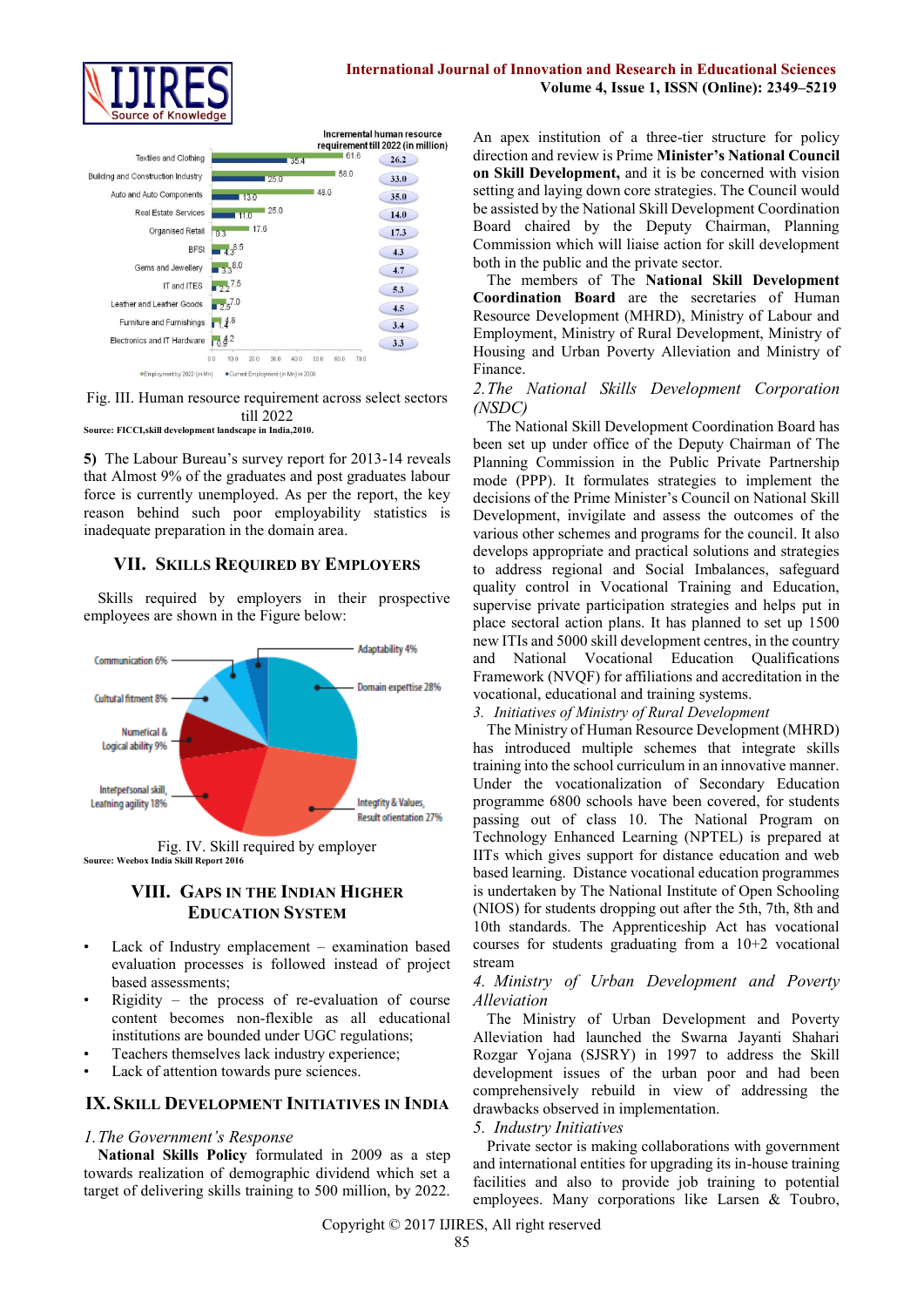

Bharti Group, Hero Group, Maruti, ITC, Infrastructure Leasing & Finance Services Ltd. Etc., are offering world class training programs that create an environment of elearning and innovation.

#### *6. International Collaborations*

The Government is stimulating several international collaborations with developed and industrialized countries like the UK, Germany, and Australia and so on.

## **X. SKILL DEVELOPMENT CHALLENGES IN INDIA**

India faces a huge challenge of evolving a skill development system that can equip the workforce adequately to meet the requirements of the industry. The workforce needs to be trained across four levels, from the high end specialised skills for 'White Collar' jobs to the low-level skills of the 'Rust Collar' jobs. Moreover, these skills have to be adequately linked to the available job opportunities.

**1.** The existing infrastructure, both physical and human, is grossly inadequate considering the projected demand for skilled labour. While there is a need to create additional capacity in existing institutes, at the same time there is a need to create an adequate infrastructure even in small towns and villages.

**2.** Skill development in India is way below the requirements due to a lack of awareness on the type of courses as well as information on the ensuing career prospects. More importantly, there is limited acceptance of skill development courses as a viable alternative to formal education. Skilling is often viewed as the last resort meant for those who have not been able to progress in the formal academic system. This is partly to do with the lack of integration between the two options and also due to rising aspirations for white collar jobs which necessitate higher qualifications. Moreover, skill development is often associated with blue collar jobs, which is largely perceived to be of low dignity and provides low wages/salaries.

**3.** Skill development steps in India continue to be largely dependent upon the government funds or public-private ventures. Due to high capital requirements and low return on investments, skill development is often looked at as a non-scalable model and remains underinvested. Additionally, a fee-based model also faces challenges as prospective students are often unwilling or unable to pay high fees for training. Even the bank's willingness to lend for skill development activities is low as educational loans are perceived as high risk products due to uncertainty with respect to future employment.

**4.** There is a serious mismatch between the industry's requirements and the skills imparted in educational and training institutes.

The issue relates to the quality of infrastructure, trainers, as well as curricula and pedagogy. In terms of infrastructure, the institutes often lack appropriate machinery to give students hands-on training. Even the course curricula often are outdated, redundant and non-standardised. Additionally, the lack of industry-faculty interaction on course curricula leads to irrelevant training modules.

**5.** There is limited mobility between formal education and vocational training in India due to lack of equivalent recognition for the latter; a student enrolled in vocational training often cannot migrate to institutes of higher education due to eligibility restrictions.

**6.** India's large geographical territory, difficult terrain and varying social economic conditions make the implementation of systematize skill-based instruction a huge challenge.

About 89% of the 15-59 year olds have had no vocational training. Of the 11% who received vocational training, only 1.3% received formal vocational training. The present training capacity is a fraction of the 12.8 million new entrants into the workforce every year which has posed a major challenge in providing access to skills programs.

**7.** Since India has set a huge target for itself of 500 million people it requires programs that are changeable in size, replicable and obtainable, this has created a unique opportunity in terms of economies of scale for the new providers entering the market. While this has resulted in a number of new organisations to venture into the bottom of pyramid skills space, there is still immense need for more companies to enter the market and offer good quality service if they are adequately incentivised.

**8.** Although India has made progress in fortifying access to primary education, the share of students who remain in the education system until higher education is considerably less. Ensuring equitable access to higher education is also a challenge with disparities seen across gender, regions and socio-economic groups.

**9.** There is an inadequate focus on research in higher education institutes. The main reasons include insufficient resources and facilities, as well as, limited numbers of professionally qualified faculty to advice students. According to the data from 2009, enrolment for PhD/M.Phil constitutes only 0.48 per cent of enrolment in higher education in India.

**10.**Insufficiency of financial resources for higher education is amongst the major concerns in this sector. According to the Planning Commission approach to the 12<sup>th</sup> Five Year Plan document "state universities and their affiliated colleges which constitute more than 90%of the enrolment suffer from severe fund constraint and poor governance leading to poor quality.

## **XI. SUGGESTIONS**

- Mission should be triggered at local level i.e. state, district and villages for creating awareness on need for skill development.
- There is an urgent need to build new training capacities for different trade across the country.
- Training infrastructure needs to be created close to the catchment areas including sourcing cluster so that issue of migration can be confronted.
- General education should be blended with vocational education in schools and colleges.
- Course curriculum should be designed as per industry requirements and upgraded time to time on the basis of feedback from industry.